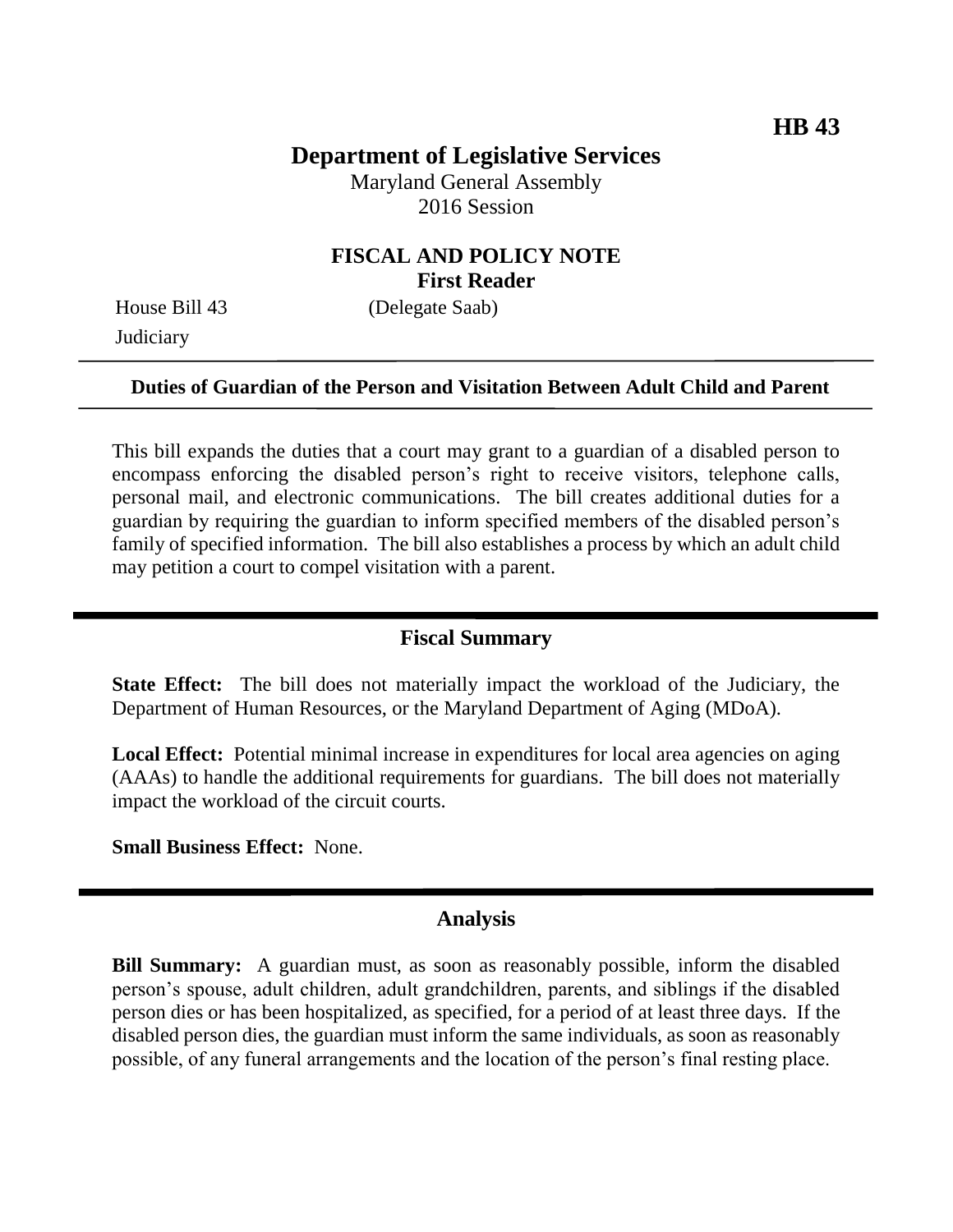An adult child may file a petition to compel visitation with a "proposed visitee." A "proposed visitee" is a parent of an adult child for whom a visitation decision is sought. "Visitation" is defined as any in-person meeting or any telephonic, mail, or electronic communication between a proposed visitee and the proposed visitee's adult child. The petition must be filed in the circuit court for the county in which the proposed visitee is domiciled or temporarily living. To the extent known, the petition must state (1) the condition of the proposed visitee's health; (2) the proposed visitation that is sought; (3) the efforts made to obtain visitation with the proposed visitee; (4) whether there is any deficit in the proposed visitee's mental functions that affects the proposed visitee's ability to respond knowingly and intelligently to questions about the proposed visitation; and (5) the names and addresses of individuals, as specified. The petitioner must personally serve a copy of the petition on the proposed visitee and the proposed visitee's attorney and guardian of the person, if any, and mail a copy of the petition to the proposed visitee's spouse and relatives listed in the petition.

On the filing of a petition, the court must determine whether the proposed visitee has retained or plans to retain an attorney. The court may appoint an attorney for an unrepresented proposed visitee and must appoint an independent investigator to conduct an investigation and report written findings to the court. The investigator must (1) interview relevant parties, as specified; (2) inform the proposed visitee of the petition's contents; (3) determine whether the proposed visitee has the capacity to consent to the requested visitation; and (4) determine whether the proposed visitee desires the proposed visitation. At least five days before the hearing on the petition, the investigator must file a written report of the findings with the court and mail a copy of the report to relevant individuals, as specified. The investigator's report is confidential and must only be made available to the parties and other specified individuals. If an independent investigator has performed an investigation within the preceding 12 months and furnished a report to the court, the court may order, on good cause shown, that another investigation is not necessary or that a more limited investigation may be performed.

The court must provide notice of the hearing to specified individuals. In ruling on the petition, the court must determine whether the proposed visitee has sufficient capacity to make a knowing and intelligent visitation decision. The court must grant reasonable visitation if the court determines that the proposed visitee has sufficient capacity to make a knowing and intelligent visitation decision and expresses a desire for visitation. If the court determines that the proposed visitee lacks such capacity, the court must determine whether the proposed visitee would want visitation with the petitioner. In making this determination, the court must consider (1) the history of the relationship between the proposed visitee and the petitioner; (2) any statements made by the proposed visitee expressing a desire to have visitation with the petitioner; (3) any power of attorney or other document that expresses an opinion on visitation with the petitioner; and (4) the report prepared by the independent investigator. If the court determines that the proposed visitee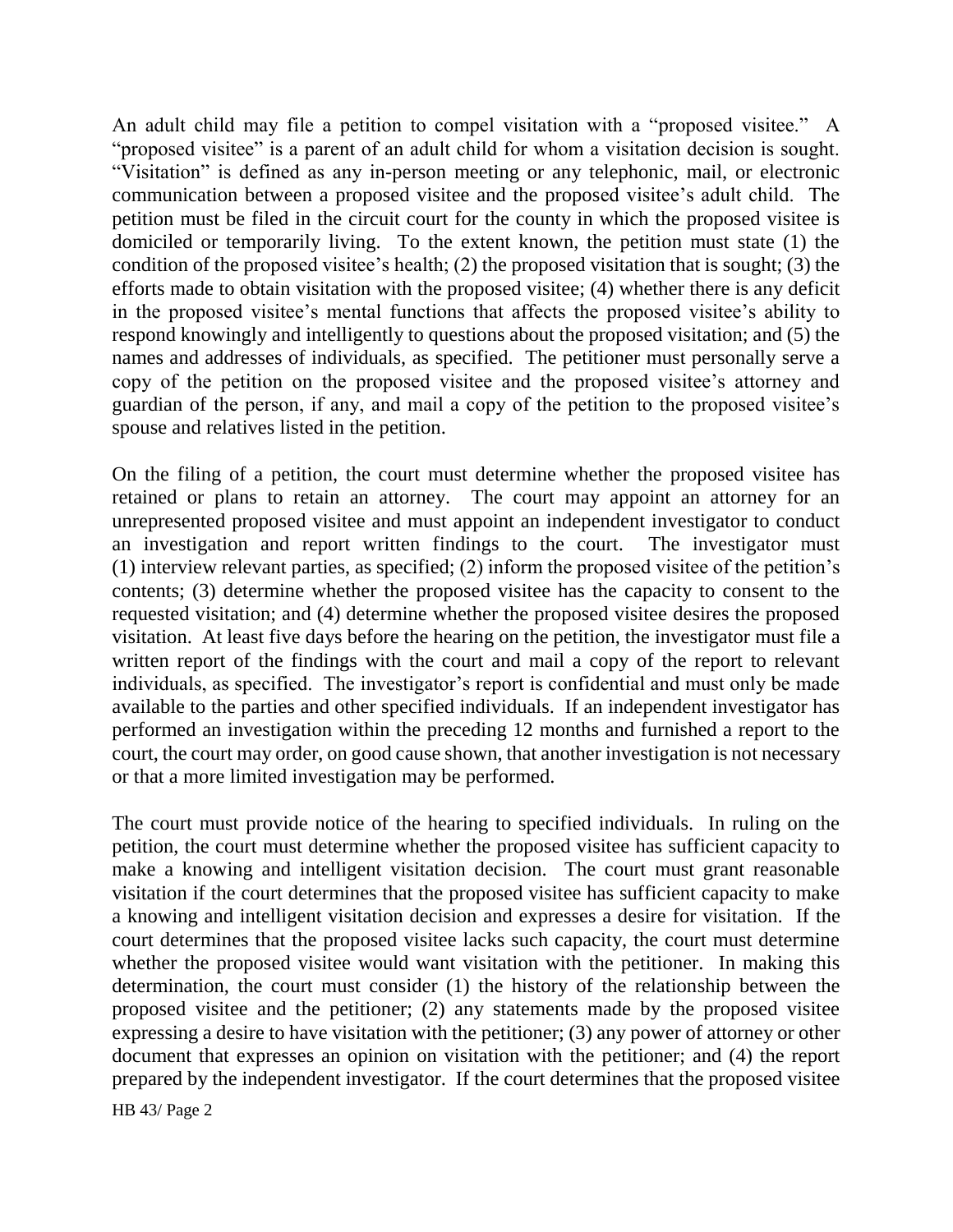would want visitation and that visitation is in the best interests of the proposed visitee, the court must grant reasonable visitation. The court may not grant visitation if it determines that the proposed visitee has sufficient capacity to make a knowing and intelligent visitation decision and expresses that he or she does not desire visitation. Any determination by the court regarding capacity under the bill's provisions is not admissible as evidence in any other legal proceeding.

The court must order each petitioner to pay the reasonable fees and expenses of the independent investigator and any appointed attorney. On request of a petitioner, the court may order another individual to pay the reasonable costs and expenses on a finding that (1) the individual had custody or control of a proposed visitee and denied an adult child access to the proposed visitee for the purpose of visitation in bad faith or without substantial justification and (2) the individual is given notice of a reasonable opportunity to respond to the request. The court has continuing jurisdiction to vacate or modify an order issued pursuant to the bill's provisions.

**Current Law:** The court may (1) superintend and direct the care of a disabled person; (2) appoint a guardian of the person; and (3) pass orders and decrees respecting the person as seems proper. On petition and after any required notice or hearing, a guardian of the person of a disabled person is appointed if the court determines from clear and convincing evidence that (1) the person lacks sufficient understanding or capacity to make or communicate responsible decisions concerning his or her person, including provisions for health care, food, clothing, or shelter, because of any mental disability, disease, habitual drunkenness, or drug addiction and (2) no less restrictive form of intervention is available which is consistent with the person's welfare and safety. Statutory provisions set forth procedures for granting guardianship, including authorizing the director of a local department of social services, the Secretary of Aging, or the director of the area agency on aging to be appointed as guardian if there are no other suitable alternatives.

A court may grant to a guardian only those powers necessary to provide for the demonstrated need of the disabled person. Subject to this limitation, the court order may include specified rights, duties, and powers. For example, the court may delegate to the guardian the duty to provide for the disabled person's care, comfort, and maintenance (including social, recreational, and friendship requirements) and the duty to take reasonable care of the personal effects of the disabled person.

There are no provisions in State law addressing the right of an adult child to visit a parent or of an adult child to compel visitation from a parent.

**Local Expenditures:** MDoA advises that local AAAs served as guardians of the person for more than 900 individuals in fiscal 2015. The bill establishes additional responsibilities for guardians, which may impact the workload of AAAs. The extent of any additional

HB 43/ Page 3